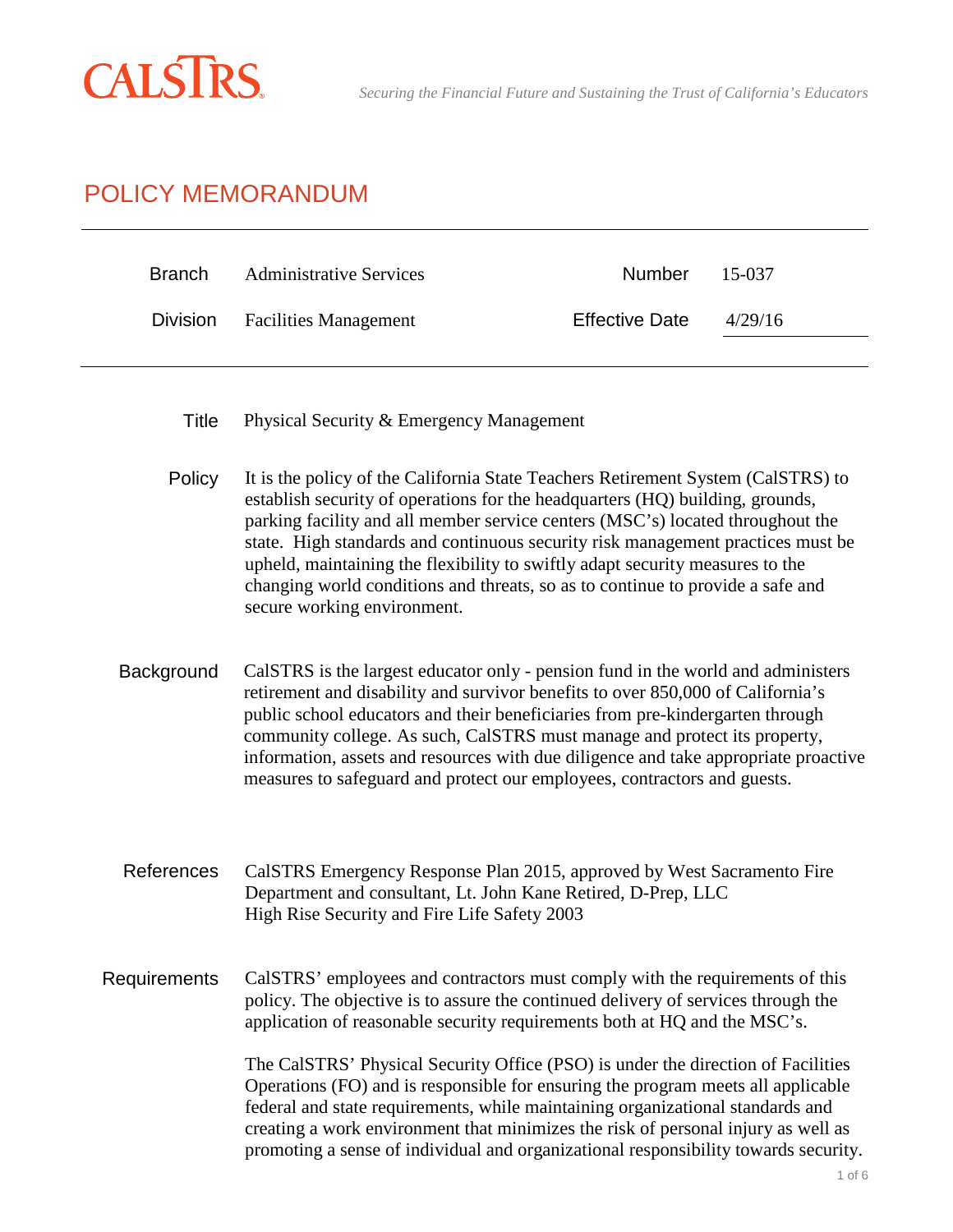#### Definitions

**Physical Security** -The part of security designed to safeguard staff and other building occupants, and to prevent or delay unauthorized access to property, especially high risk or high value areas with equipment, material or classified documents. This includes the proper design and layout of facilities.

**Security Policy**- A security policy establishes the organization's intentions, objectives and responsibilities for managing physical security. The policy is used as a directive for decision making, to ensure that decisions are fair and consistent and fall within guiding principles. Policies are essential and must be supported by procedures.

**Procedure** - Procedures create actions, help to facilitate training, establish an audit trail, improve quality and performance and provide structure for the security program. They provide a detailed series of steps and instructions for performing a task or function and are designed to be followed consistently in support of a policy.

**Process** - A process tends to be across business areas and where there is a separation of responsibilities. They are helpful in identifying policy and procedure requirements, the business area responsible, and the major functions performed.

**Standards -** Standards explain requirements, specifications, or guidelines to adhere to consistency, thereby ensuring that processes meet their purpose.

**Access Control** - Access Control prevents or delays unauthorized persons from entering facilities; prevents or delays the unauthorized removal of property and helps to prevent crime, violence and other disruptive behavior.

**Risk** - Risk is defined as the exposure to an unfavorable event, i.e. threat, which could cause damage/death/injury to people or assets. Risk is measured by the asset value and the probability of the event occurring.

**Risk Management** - Risk management is the continuous identification and assessment of risk or vulnerabilities, followed by measures put in place and resources to physically control, mitigate, or minimize the impact of an incident.

**Threat -** A threat is any event that, if it occurs, may cause harm or death to persons (themselves or to others); or loss/damage/destruction of property and assets. Examples of threats include but are not limited to such things as unauthorized access to a secure area, assault, vandalism, fire or computer virus.

**Violence** -Violence includes any physical act which may cause physical or mental injury/harm; any verbal or written threat; and any other intimidating behavior.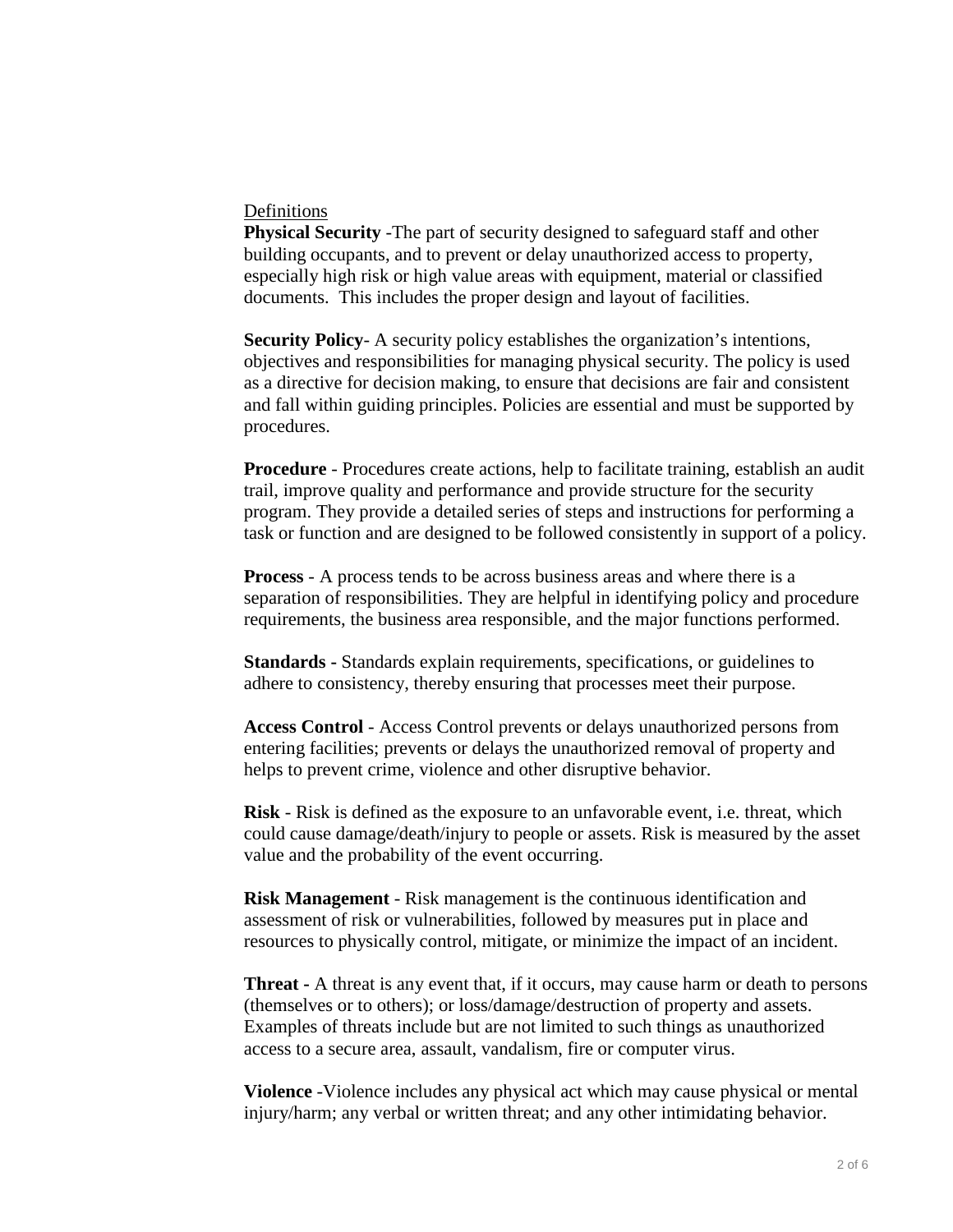**Vulnerability-**Vulnerability is a security weakness that can be taken advantage of.

## Awareness and Information

The PSO will provide continuous security awareness and education to capture the interest and support of staff. Standards, processes and procedures are established and maintained that support the policy and provide information and clear direction that enable compliance with the policy.

## Roles and Responsibilities

For security to be effective, all employees must be responsible for their own security and understand the purpose of the processes put in place as well as the procedures that support them. The PSO must maintain or establish security protocol for HQ as well as the remote MSC's, ensuring that security is fully integrated early in the process of selecting, planning or designing a new facility for CalSTRS. The PSO coordinates the evaluation of security needs, including conducting a vulnerability analysis prior to CalSTRS occupying any new facility. The minimum security safeguards needed to protect CalSTRS' personnel, property and assets, must be considered and put in place.

All staff must take responsibility for awareness of their area and business processes. Any change in surroundings causing concern or recommendation for risk mitigation should be brought forth to management.

# Physical Security Information Management (PSIM)

• Access Control System

For the protection of CalSTRS staff, property and assets, an access control system is in place. The PSO is responsible for the administration and maintenance of this system to satisfy CalSTRS' security objectives.

Staff and vendors that meet established criteria will be provided access to those areas, assets and information required to perform their job duties. Access to protected information and other assets must be limited to those persons who have a need to know and have the proper security clearance.

No one individual must be allowed independent control of all aspects of a process or system. Measures are in place to monitor and control access to all perimeter areas and the interior of the building is designed to prevent or delay unauthorized access to the tower and all other sensitive or high value areas.

The PSO is responsible for the maintenance, testing and upgrading of all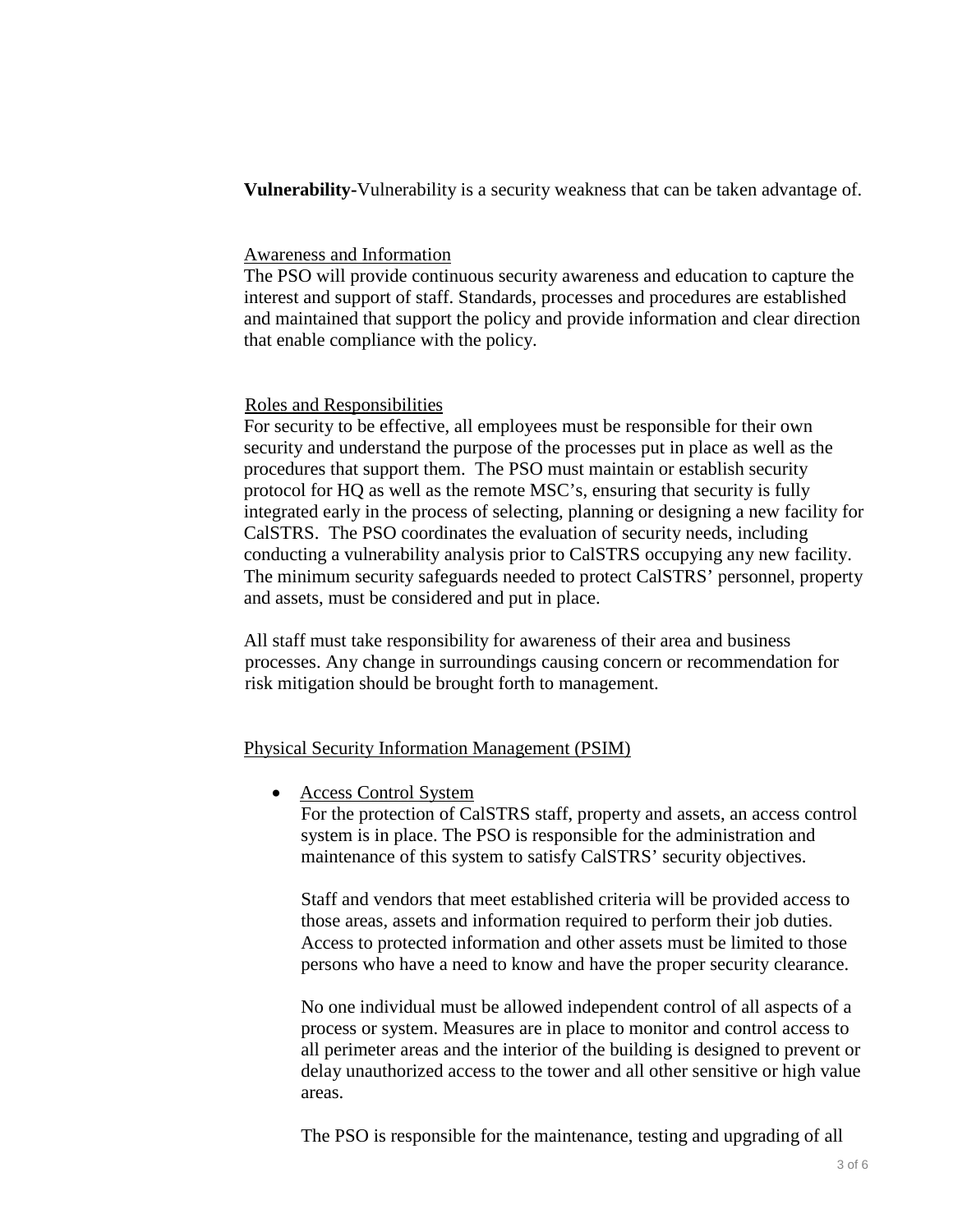components of the PSIM system such as distress signals, CCTV, camera and surveillance videos and badge readers. Further responsibilities include trouble shooting and quality control checks of the security software system to maintain accurate personnel records and clearances. Checks must be in place for the deactivation and destruction of badges and for approval criterion for high security areas for all CalSTRS locations.

#### Security of Operations

The Security Operations Center (SOC) and vendor property management will provide and maintain their own security processes and procedures to support CalSTRS.

#### Security Breach Detection

Security systems operations must be continuously monitored by the SOC for any irregularities that might occur. Mechanisms are in place to expose breakdowns in deterrence measures that could result in a security breach. The PSO must continue to recommend and or implement the latest proven security technologies as necessary and approved by senior leadership and in accordance with best practices.

#### Security Badge

A CalSTRS permanent security badge provides information regarding a person's identity and employment and must be visible at all times in the tower, around the facility and in the parking structure. It also acts as an access control card and state identification.

Security badges must not be shared with or loaned to anyone. Employees and contractors/vendors must have proper credentials in place to be issued a badge for unescorted tower access. Furthermore, access change requests must be supported by approved documentation. Lost badges must be reported to the PSO immediately and arrangements made for a replacement badge. Security badges are the property of CalSTRS and must be surrendered to the PSO upon separation.

## Extended Leave and Separation

Security badges should be disabled when staff is off duty for a period of time beyond 30 days or when termination occurs.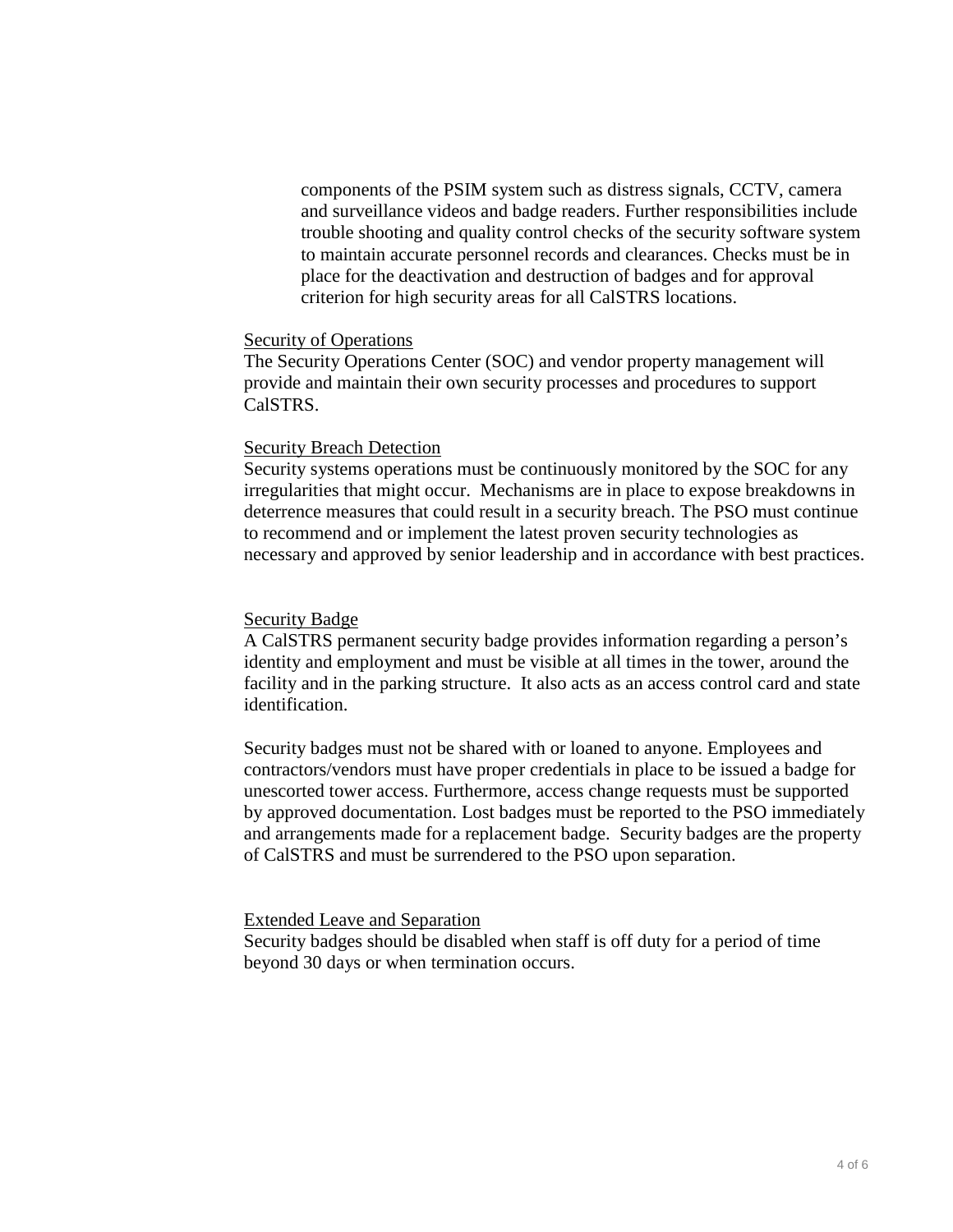Security Incidents- Reporting and Response

It is the policy of CalSTRS to report observed or suspected incidents of threat or security breach, including suspicious persons or objects out of place. If there is risk of imminent harm, staff should call 9-911 for law enforcement and then immediately notify the PSO at (916) 813-7417 or the SOC at (916) 414-5911 and the EEO Officer at (916) 414-4933.

Security incidents reported will be investigated and records retained for a reasonable period of time.

## After Hours

Contact the Security Operations Center at (916) 414-5911 or for assistance. In the case of an emergency, always dial (9) 911.

## Life Threatening Incident

(9) 911 should be called immediately if the incident is life threatening.

## Non-Life Threatening Incident

The incident shall be reported to the [PSO](mailto:pso@calstrs.com) at 916 414-4029 or the PSO mailbox.

#### Weapons

The possession of any and all weapons, with the exception of those worn by on duty law enforcement, in the workplace is prohibited. Examples of weapons include but are not limited to:

- Guns
- Knives
- Clubs
- Explosive Devices
- Any item used to threaten or inflict harm on another person.

Fire Life Safety, Hazard Assessment, Threats and other Building Emergencies CalSTRS has a Building Emergency Response Team (BERT) in place to safely facilitate the evacuation or relocation of building occupants in a fire.

The BERT will conduct monthly hazard safety checks on the tower floors. Safety hazards reported or identified will be investigated for corrective action. Life Safety training and awareness is provided for CalSTRS staff as well as an emergency response plan and building safety procedures.